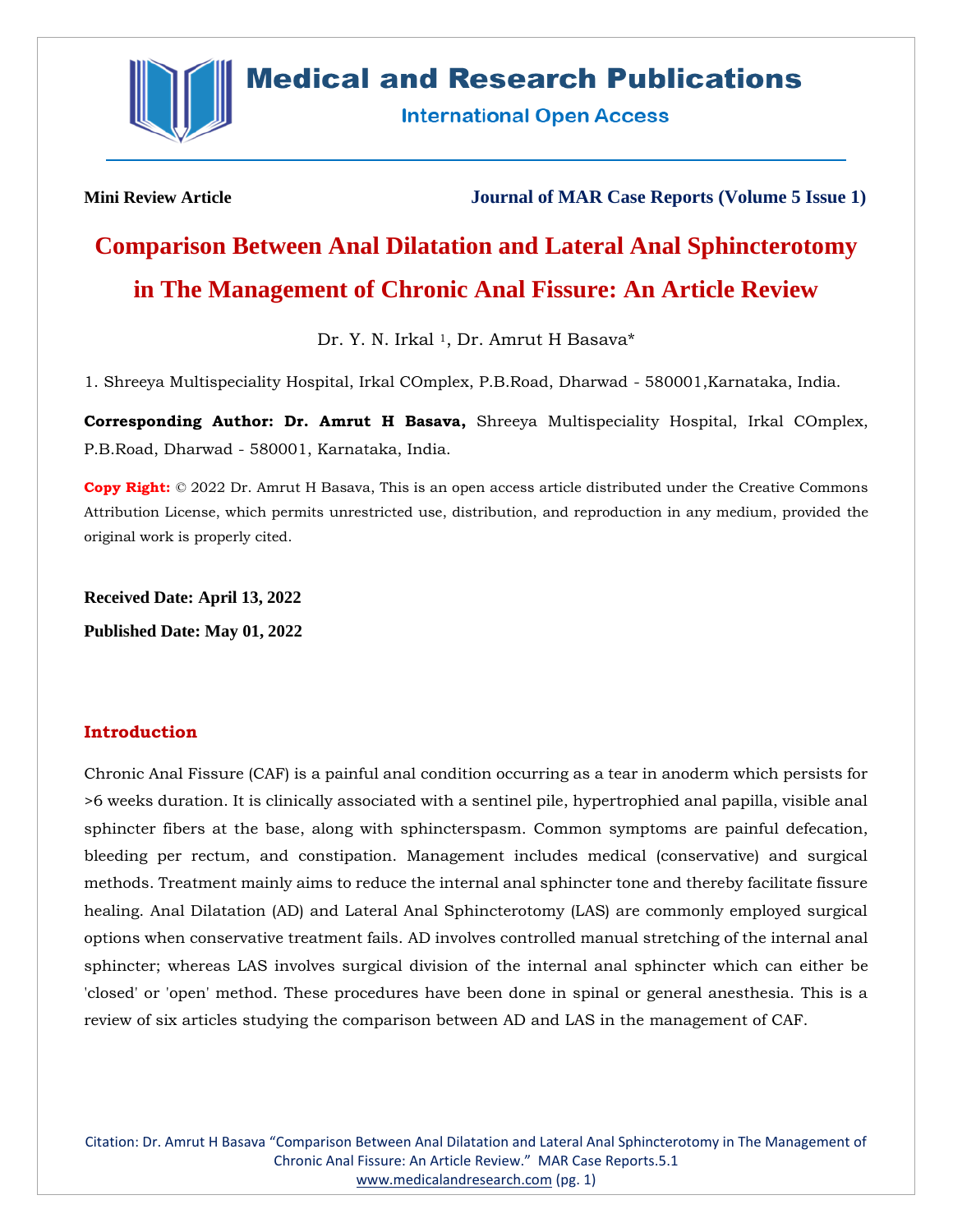#### **Critical Analysis of Articles:**

A prospective randomized controlled trial (RCT) **[**1**]** involved 80 CAF patients divided equally into AD and LAS groups. Regular follow-up for 6 months was done to monitor the outcomes such as pain, bleeding, incontinence, postoperative hospital stay, and recurrence. After 3 months, the difference in wound healing was statistically insignificant ( $p=0.565$ ). A minor difference in pain relief was observed between AD and LAS groups. No findings of anal incontinence or situations of sphincter damage were noted. Recurrence was reported as 5% in AD and 2.5% in the LAS group, and this difference is statistically insignificant (p=0.5653). AD had similar postoperative symptoms, complications, and recurrence rates compared to LAS. Although pain scores in the first 24 hours were significantly higher in the AD group when compared to the LAS group, this difference was subsequently negated with no significant difference during discharge. AD was found to be suitable for CAF patients because it is less invasive compared to LAS, with equivalent efficacy and safety.

An observational study **[**2**]** involved 50 patients in AD and 44 in the LAS group. The average follow-up period was 3.5+4.9 months (1-9 months). The primary outcome measure was ulcer healing and secondary outcome measures were pain relief and anal incontinence. After 1 month, pain relief was noted in 90% of AD and 95.45% of the LAS group; ulcer healing was noted in 94% of AD and 97.7% of the LAS group. After 3 months, minor incontinence including mucous discharge was noted in 24% of AD and 6.8% of the LAS group, which was statistically significant. No major incontinence was noted. Recurrence rates were 16% in AD and 2.27% in the LAS group. The study concluded that both AD and LAS provided early pain relief and a high ulcer healing rate; LAS appeared to be safer with regards to lower incontinence and recurrence rates compared to AD.

A prospective study **[**3**]** considered maximal anal dilatation with fissurectomy (MAD+F) compared to LAS. At 3 months follow-up, there was no bleeding in both groups. Pain, persistent spasm, fecal incontinence and delayed wound healing were observed in about 50% of the MAD+F group; none of them were observed in the LAS group (statistically significant at p<0.0001). The study concluded LAS as preferable and better surgical treatment with fewer total complications when compared with MAD+F. MAD+F can be considered as a radical form of anal dilatation, which has been associated with poorer outcomes.

A quasi-experimental study **[**4**]** involved 40 patients each in AD and LAS groups. Mean hospital stay was reported as 2.53+1.11 days in AD and 1.45+0.58 days in the LAS group. Patients were followed-up postoperatively, at the 1st, 3rd, and 6th week. Complications reported were: flatus incontinence in 22.5% of AD and 15% of LAS group; fecal incontinence in 5% of AD and 2.5% of LAS group; perianal hematoma & edema in 45% of AD group; and wound infection in 2.5% of LAS group. LAS was shown to be safer and more effective in CAF management with regards to early symptomatic relief, shorter hospital stay, and lesser complication rate; thus a better surgical treatment than AD.

Citation: Dr. Amrut H Basava "Comparison Between Anal Dilatation and Lateral Anal Sphincterotomy in The Management of Chronic Anal Fissure: An Article Review." MAR Case Reports.5.1 [www.medicalandresearch.com](http://www.medicalandresearch.com/) (pg. 2)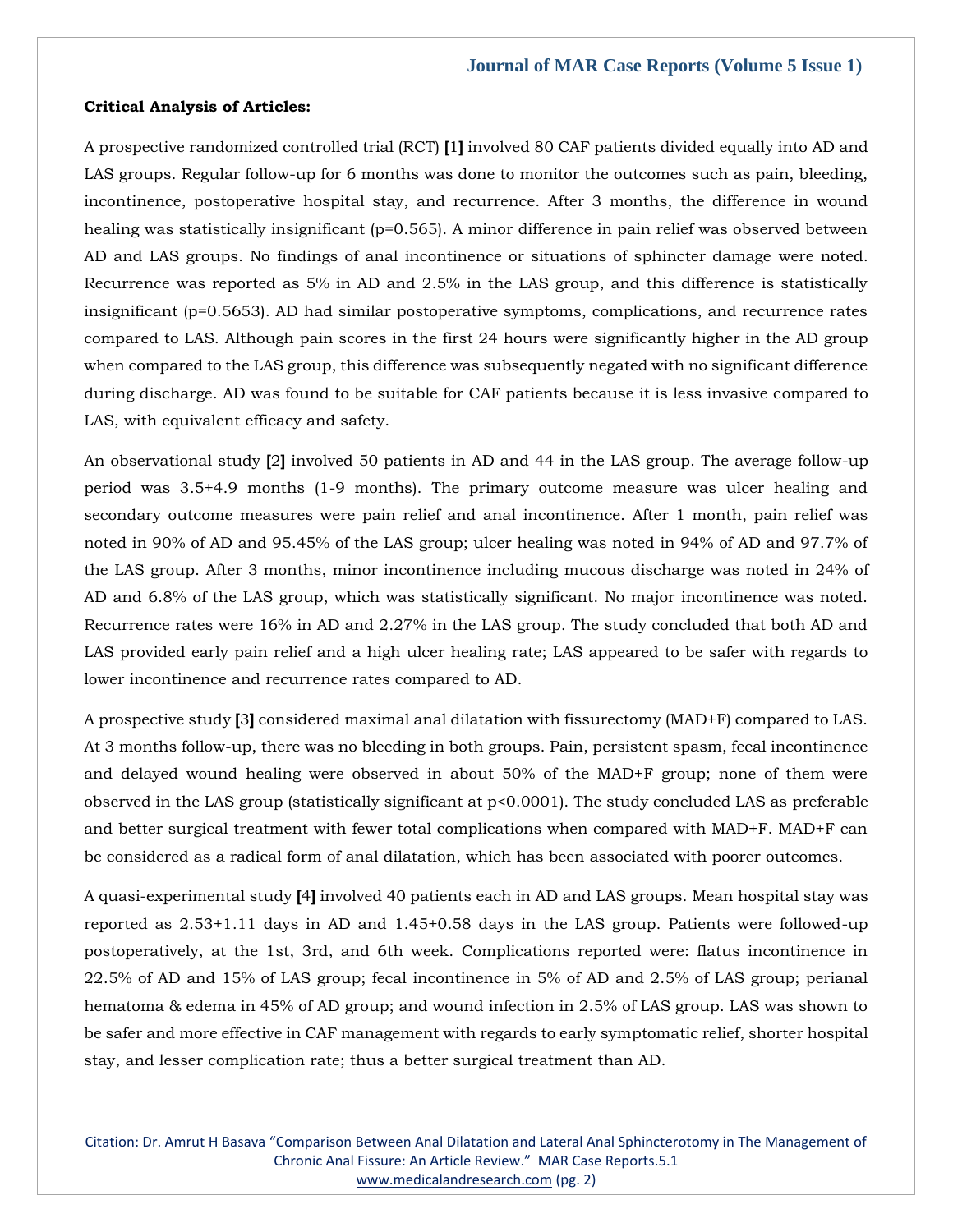#### **Journal of MAR Case Reports (Volume 5 Issue 1)**

A prospective study **[**5**]** of 50 patients randomized into AD and LAS groups. The fissure was relieved in 88% of AD and 96% of the LAS group (p=0.6092, statistically insignificant). Complications reported include bleeding in 12% AD and 4% LAS group; infection in 8% AD and 4% LAS group; and relapse in 16% AD and 8% LAS group. No incontinence was noted in both groups. It was concluded that AD significantly reduces anal pain and provides symptomatic relief. However, LAS had slightly better results in symptomatic improvement with relatively lesser complications.

A controlled prospective trial **[**6**]** involving 100 patients compared the cure rates, postoperative complications, and cost-effectiveness between AD and LAS in CAF. During the follow-up of 6 weeks, complete recovery was reported in 92% AD and 90% LAS groups. There was a significant reduction in anal pain and symptomatic relief with AD, which was equivalent to LAS. There was a slightly better symptomatic improvement with AD compared to LAS; AD is a less invasive method for CAF. AD had not shown any complications like incontinence or sphincter injuries.

# **Conclusion**

Anal Dilatation and Lateral Anal Sphincterotomy are effective surgical treatment options in chronic anal fissures when conservative management fails. These can be performed under spinal/general anesthesia within a short hospital stay. High cure rates (>90%) have been observed for both AD and LAS. Both the methods provide early pain relief, a high ulcer healing rate, and overall symptomatic improvement, with equivalent efficacy and safety. No instances of major anal incontinence or sphincter damage have been reported in both these procedures, and the post-operative symptoms, complications, and recurrence rates are comparable. AD is less invasive, but there are differences in the consistency of the technique employed. LAS has been considered relatively safer with regards to lower incontinence and recurrence rates. Certain limitations of the studies like the small sample size and absence of anal pressure assessment through manometry, are noteworthy. Although certain meta-analysis report that controlled proper anal dilatation has acceptable results, minimal literature and studies favor the utilization of AD. Hence larger prospective RCTs may be suggested to further evaluate AD.

### **Reference**

[1. Uttam DA, Sangolagi DP. Comparative study of lateral anal internal sphincterotomy versus lord's anal](file:///C:/Users/Arief%20Mahimudh/Desktop/April/NE/1.%20Uttam%20DA,%20Sangolagi%20DP.%20Comparative%20study%20of%20lateral%20anal%20internal%20sphincterotomy%20versus%20lord)  [dilatation in chronic anal fissure. http://www.surgeryscience.com/archives/2018.v2.i4.a.39. Published](file:///C:/Users/Arief%20Mahimudh/Desktop/April/NE/1.%20Uttam%20DA,%20Sangolagi%20DP.%20Comparative%20study%20of%20lateral%20anal%20internal%20sphincterotomy%20versus%20lord)  [October 1, 2018. Accessed July 12, 2020.](file:///C:/Users/Arief%20Mahimudh/Desktop/April/NE/1.%20Uttam%20DA,%20Sangolagi%20DP.%20Comparative%20study%20of%20lateral%20anal%20internal%20sphincterotomy%20versus%20lord)

[2. Pandit RK, Jha VK. Lateral Internal Sphincterotomy versus Anal Dilatation in Chronic Anal Fissure -](file:///C:/Users/Arief%20Mahimudh/Desktop/April/NE/2.%20Pandit%20RK,%20Jha%20VK.%20Lateral%20Internal%20Sphincterotomy%20versus%20Anal%20Dilatation%20in%20Chronic%20Anal%20Fissure%20-%20An%20Observational%20Study.%20International%20Journal%20of%20Health%20Sciences%20and%20Research.%20https:/ijhsr.org/IJHSR_Vol.9_Issue.10_Oct2019/IJHSR_Abstract.016.html.%20Published%20January%201,%201970.%20Accessed%20July%2012,%202020.) [An Observational Study. International Journal of Health Sciences and Research.](file:///C:/Users/Arief%20Mahimudh/Desktop/April/NE/2.%20Pandit%20RK,%20Jha%20VK.%20Lateral%20Internal%20Sphincterotomy%20versus%20Anal%20Dilatation%20in%20Chronic%20Anal%20Fissure%20-%20An%20Observational%20Study.%20International%20Journal%20of%20Health%20Sciences%20and%20Research.%20https:/ijhsr.org/IJHSR_Vol.9_Issue.10_Oct2019/IJHSR_Abstract.016.html.%20Published%20January%201,%201970.%20Accessed%20July%2012,%202020.) 

Citation: Dr. Amrut H Basava "Comparison Between Anal Dilatation and Lateral Anal Sphincterotomy in The Management of Chronic Anal Fissure: An Article Review." MAR Case Reports.5.1 [www.medicalandresearch.com](http://www.medicalandresearch.com/) (pg. 3)